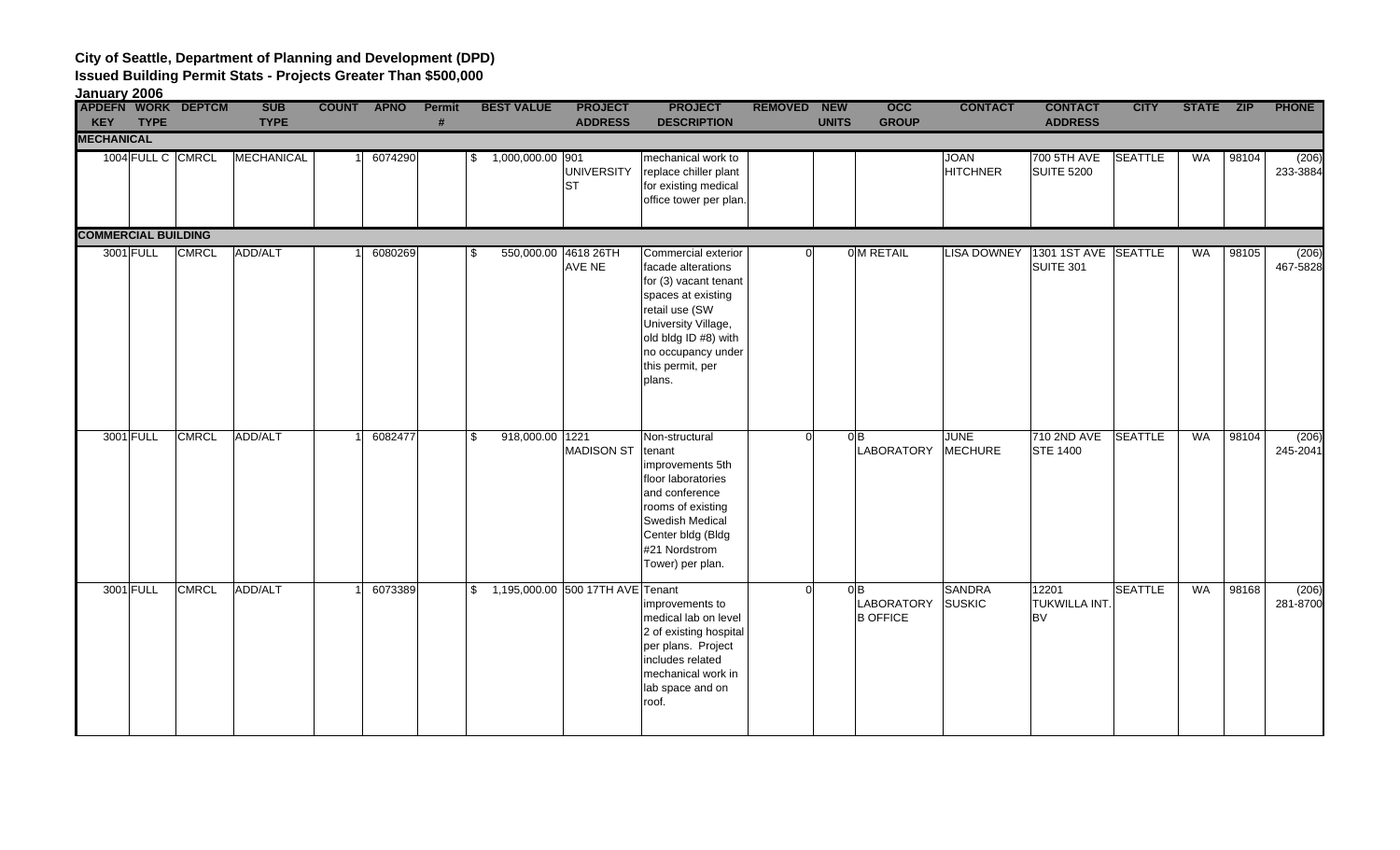| January 2006 |                   |                           |                           |              |                |                    |                              |                                  |                                                                                                                                                                                                                                                                                                                                                                     |                |                            |                                                    |                                     |                                         |                |              |       |                   |
|--------------|-------------------|---------------------------|---------------------------|--------------|----------------|--------------------|------------------------------|----------------------------------|---------------------------------------------------------------------------------------------------------------------------------------------------------------------------------------------------------------------------------------------------------------------------------------------------------------------------------------------------------------------|----------------|----------------------------|----------------------------------------------------|-------------------------------------|-----------------------------------------|----------------|--------------|-------|-------------------|
| <b>KEY</b>   | <b>TYPE</b>       | <b>APDEFN WORK DEPTCM</b> | <b>SUB</b><br><b>TYPE</b> | <b>COUNT</b> | <b>APNO</b>    | <b>Permit</b><br># | <b>BEST VALUE</b>            | <b>PROJECT</b><br><b>ADDRESS</b> | <b>PROJECT</b><br><b>DESCRIPTION</b>                                                                                                                                                                                                                                                                                                                                | <b>REMOVED</b> | <b>NEW</b><br><b>UNITS</b> | $\overline{occ}$<br><b>GROUP</b>                   | <b>CONTACT</b>                      | <b>CONTACT</b><br><b>ADDRESS</b>        | <b>CITY</b>    | <b>STATE</b> | ZIP   | <b>PHONE</b>      |
|              | 3001 FULL         | <b>CMRCL</b>              | ADD/ALT                   |              | 6072401        |                    |                              |                                  | \$1,800,000.00 701 5TH AVE Office TI at 14, 16 &<br>19th floor of Bank of<br>America Tower per<br>plan                                                                                                                                                                                                                                                              |                | $\Omega$                   | 0B OFFICE                                          | <b>CHIEN CHEN</b>                   | 1215 4TH AVE SEATTLE<br><b>STE 1101</b> |                | WA           | 98161 | (206)<br>264-9195 |
|              | 3001 FULL C CMRCL |                           | ADD/ALT                   |              | 6077301        |                    |                              | N                                | 625,000.00 330 6TH AVE Establish use of<br>entire bldg as Admin<br>Office.Interior<br>alteration to admin<br>offices and vault<br>storage on 1st floor<br>of existing building<br>and portion of<br>basement. Addition<br>of loading dock and<br>ramp and<br>modifications of<br>entry canopy, also<br>add sprinkler system<br>at floor one; all per<br>plans.(EMP) | $\Omega$       |                            | 0B OFFICE F-1<br><b>FACTORY</b>                    | <b>BRIAN</b><br><b>TENNYSON</b>     | 801 2ND AVE<br>#501                     | <b>SEATTLE</b> | <b>WA</b>    | 98104 | (206)<br>682-6460 |
|              | 3001 FULL C CMRCL |                           | ADD/ALT                   |              |                | 2503388 753455 \$  | 650,000.00 1400 E            | PROSPECT<br><b>ST</b>            |                                                                                                                                                                                                                                                                                                                                                                     |                |                            | 0 GROUP B                                          | <b>VIRGINIA</b><br><b>HASSINGER</b> | 800 MAYNARD SEATTLE<br>AV S #300        |                | <b>WA</b>    | 98134 | 2337936           |
|              | 3001 FULL C CMRCL |                           | ADD/ALT                   |              | 2409218 753523 |                    | 904,864.00<br>\$             | 1933 NE<br>125TH ST              |                                                                                                                                                                                                                                                                                                                                                                     | $\Omega$       |                            | 0A-3 CHURCH                                        | <b>CHARLES</b><br><b>SHUGART</b>    | <b>1512 ALASKAN SEATTLE</b><br>WAY      |                | <b>WA</b>    | 98101 | 2647744           |
|              | 3001 FULL C CMRCL |                           | ADD/ALT                   |              |                | 2504709 753510     | 3,515,000.00 509 OLIVE<br>\$ | <b>WY</b>                        |                                                                                                                                                                                                                                                                                                                                                                     |                |                            | 0A-3 HEALTH<br>CLUB @ 2ND & WARSHING<br>3RD FLOORS | <b>MERIDITH</b>                     | 169 WESTERN SEATTLE<br>AV W             |                | <b>WA</b>    | 98119 | 7828208           |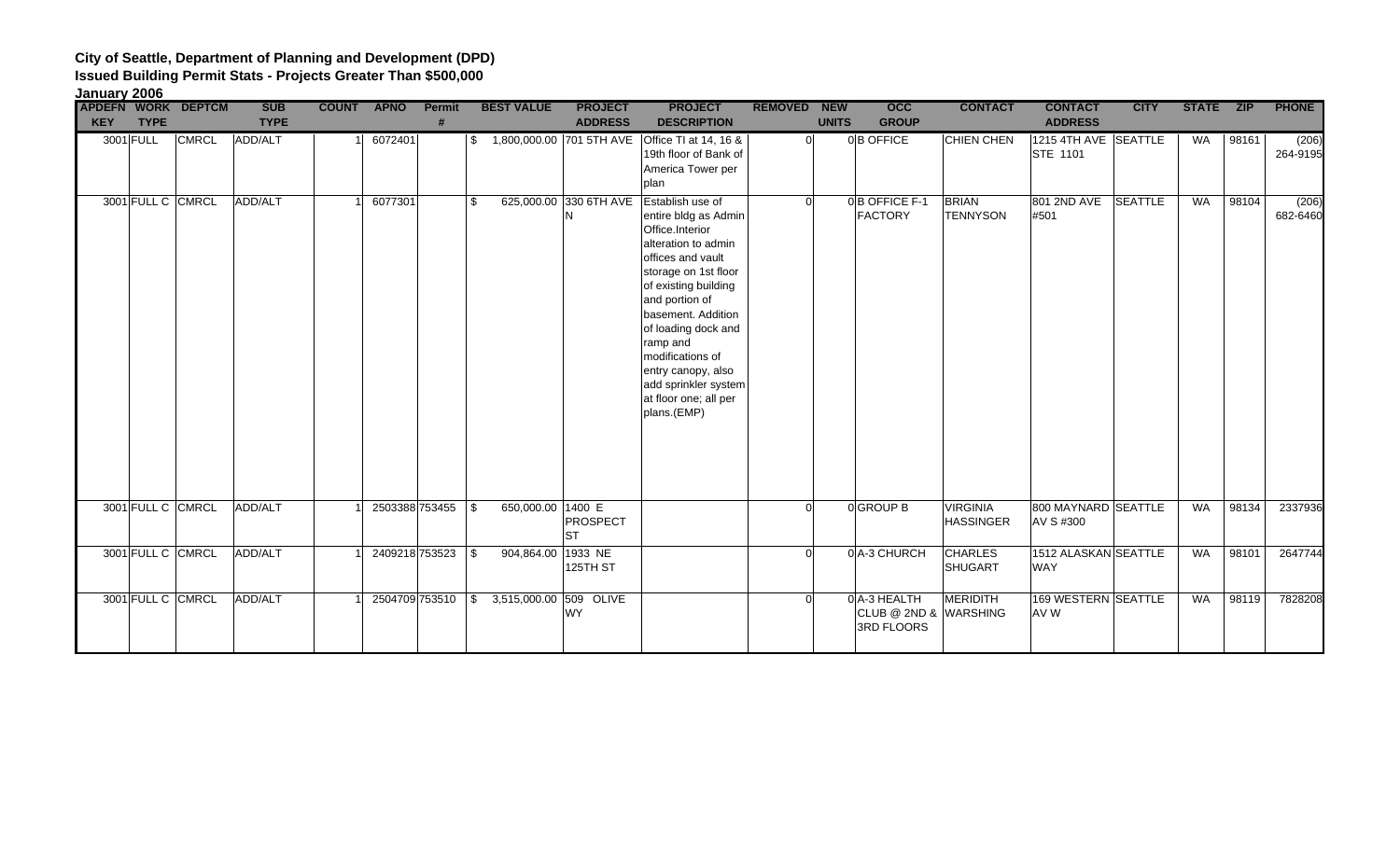| January 2006 |                   |                           |             |              |                |               |                         |                                |                                                                                                                                                                                                     |                |              |                                                                        |                                 |                                               |                |              |            |                   |
|--------------|-------------------|---------------------------|-------------|--------------|----------------|---------------|-------------------------|--------------------------------|-----------------------------------------------------------------------------------------------------------------------------------------------------------------------------------------------------|----------------|--------------|------------------------------------------------------------------------|---------------------------------|-----------------------------------------------|----------------|--------------|------------|-------------------|
|              |                   | <b>APDEFN WORK DEPTCM</b> | <b>SUB</b>  | <b>COUNT</b> | <b>APNO</b>    | <b>Permit</b> | <b>BEST VALUE</b>       | <b>PROJECT</b>                 | <b>PROJECT</b>                                                                                                                                                                                      | <b>REMOVED</b> | <b>NEW</b>   | <b>OCC</b>                                                             | <b>CONTACT</b>                  | <b>CONTACT</b>                                | <b>CITY</b>    | <b>STATE</b> | <b>ZIP</b> | <b>PHONE</b>      |
| <b>KEY</b>   | <b>TYPE</b>       |                           | <b>TYPE</b> |              |                |               |                         | <b>ADDRESS</b>                 | <b>DESCRIPTION</b>                                                                                                                                                                                  |                | <b>UNITS</b> | <b>GROUP</b>                                                           |                                 | <b>ADDRESS</b>                                |                |              |            |                   |
|              | 3001 FULL C CMRCL |                           | <b>NEW</b>  |              | 6084146        |               | \$.                     | 500,000.00 401 5TH AVE         | <b>Construct Phase</b><br>One of Two, Shoring<br>and Excavation only,<br>Goat Hill Offices for<br>King County. Also<br>includes at grade<br>and below grade<br>demolition of<br>existing structure. |                | $\Omega$     | 0 NO OCC<br><b>GROUP</b>                                               | <b>DAVID NEAL</b>               | 925 4TH AV<br>#2400                           | <b>SEATTLE</b> | <b>WA</b>    | 98104      | (206)<br>521-3479 |
|              | 3001 FULL C CMRCL |                           | <b>NEW</b>  |              | 6075675        |               | \$                      | 650,000.00 4500 25TH<br>AVE NE | Const entry addition<br>and canopies, alter<br>exist. retail<br>space, major interior<br>alteration and<br>occupancy, by<br>separate permit, per<br>plans                                           | $\Omega$       |              | 0 M RETAIL                                                             |                                 | LISA DOWNEY 1301 1ST AVE SEATTLE<br>SUITE 301 |                | <b>WA</b>    | 98105      | (206)<br>467-5828 |
|              | 3001 FULL C CMRCL |                           | <b>NEW</b>  |              | 6074966        |               |                         | S                              | \$ 1,500,000.00 105 5TH AVE Construct new fire<br>station, phase one,<br>shoring and<br>excvavation only,<br>per plan. MUP<br>2407857                                                               | ΩI             |              | 0 NO OCC<br><b>GROUP</b>                                               | <b>MILTON WON</b>               | 121 STEWART SEATTLE<br><b>ST#200</b>          |                | <b>WA</b>    | 98101      | (206)<br>443-8606 |
|              | 3001 FULL C CMRCL |                           | <b>NEW</b>  |              | 2408113 753525 |               | 2,900,000.00 2245<br>\$ | <b>EASTLAKE AV</b>             |                                                                                                                                                                                                     |                |              | 18S-2 PARKING,<br>$R-2$<br>RESIDENTIAL,<br>$A-2$<br><b>RESTAURANTS</b> | <b>KRISTA</b><br><b>APPLEBY</b> | 2124 3RD AV<br>#200                           | <b>SEATTLE</b> | <b>WA</b>    | 98121      | 4487580           |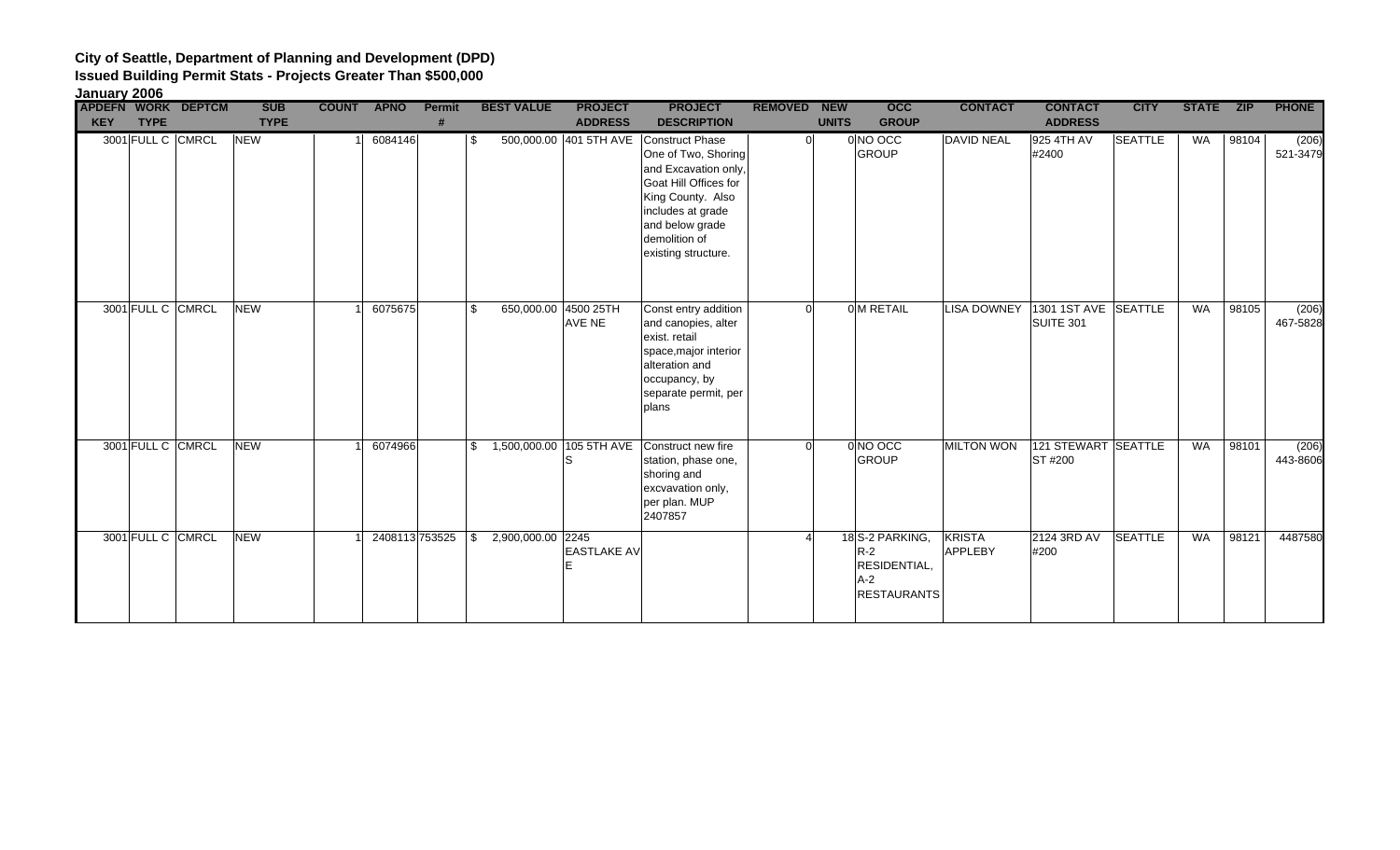| January 2006 |                   |                    |             |            |               |                                          |                          |                                                                                                                                                                                                                                                                                                                  |                    |              |                                                                                   |                                   |                                          |                |           |       |                   |
|--------------|-------------------|--------------------|-------------|------------|---------------|------------------------------------------|--------------------------|------------------------------------------------------------------------------------------------------------------------------------------------------------------------------------------------------------------------------------------------------------------------------------------------------------------|--------------------|--------------|-----------------------------------------------------------------------------------|-----------------------------------|------------------------------------------|----------------|-----------|-------|-------------------|
|              |                   | APDEFN WORK DEPTCM | <b>SUB</b>  | COUNT APNO | <b>Permit</b> | <b>BEST VALUE</b>                        | <b>PROJECT</b>           | <b>PROJECT</b>                                                                                                                                                                                                                                                                                                   | <b>REMOVED NEW</b> |              | <b>OCC</b>                                                                        | <b>CONTACT</b>                    | <b>CONTACT</b>                           | <b>CITY</b>    | STATE ZIP |       | <b>PHONE</b>      |
| <b>KEY</b>   | <b>TYPE</b>       |                    | <b>TYPE</b> |            | #             |                                          | <b>ADDRESS</b>           | <b>DESCRIPTION</b>                                                                                                                                                                                                                                                                                               |                    | <b>UNITS</b> | <b>GROUP</b>                                                                      |                                   | <b>ADDRESS</b>                           |                |           |       |                   |
|              | 3001 FULL C CMRCL |                    | <b>NEW</b>  | 6084548    |               | $$2,900,000.00$ 2245                     | <b>EASTLAKE</b><br>AVE E | <b>CONSTRUCTION</b><br>OF A NEW MIXED<br>USE BUILDING<br><b>WITH</b><br>CONDOMINUMS,<br><b>RESTAURANT AND</b><br><b>ASSOCIATED</b><br><b>UNDERGROUND</b><br>PARKING, AND<br><b>OCCUPY PER</b><br>PLAN (NO<br><b>OCCUPANCY OF</b><br><b>COMMERCIAL</b><br><b>TENANT SPACES</b><br>THIS PERMIT).                   | $\Omega$           |              | 18 R-2<br>APARTMENT A- APPLEBY<br><b>RESTAURANT</b><br>S-2 PARKING<br><b>ENCL</b> | <b>KRISTA</b>                     | 2124 THIRD<br><b>AVENUE</b><br>SUITE 200 | <b>SEATTLE</b> | WA        | 98121 | (206)<br>448-7580 |
|              | 3001 FULL C CMRCL |                    | <b>NEW</b>  |            |               | 2404650 753503 \$ 4,448,757.00 6500 35TH | AV SW                    |                                                                                                                                                                                                                                                                                                                  |                    |              | 34 R2 APT, A3&M<br>FD BANK, B<br>OFF,S2<br><b>PARKING</b>                         | DAN BALDNER 402 15TH AV E SEATTLE |                                          |                | WA        | 98112 | 3298300           |
|              | 3001 FULL C CMRCL |                    | <b>NEW</b>  | 6084771    |               | \$4,448,757.00 6500 35TH                 | AVE SW                   | <b>DEMOLISH</b><br><b>EXISTING</b><br><b>RESTAURANT</b><br><b>ESTABLISH USE</b><br>AS COMMUNITY<br>CENTER,<br><b>CUSTOMER</b><br><b>SERVICE OFFICE</b><br><b>AND</b><br>APARTMENTS.<br>CONSTRUCT<br><b>COMMUNITY</b><br>CENTER, FOOD<br><b>BANK, AND</b><br><b>APARTMENTS AND</b><br><b>OCCUPY PER</b><br>PLANS. | $\Omega$           |              | $34$ R-2<br><b>APARTMENT</b>                                                      | PHILLIPA NYE 5411                 | <b>DELRIDGE</b><br>WAY SW                | <b>SEATTLE</b> | WA        | 98106 | (206)<br>923-0917 |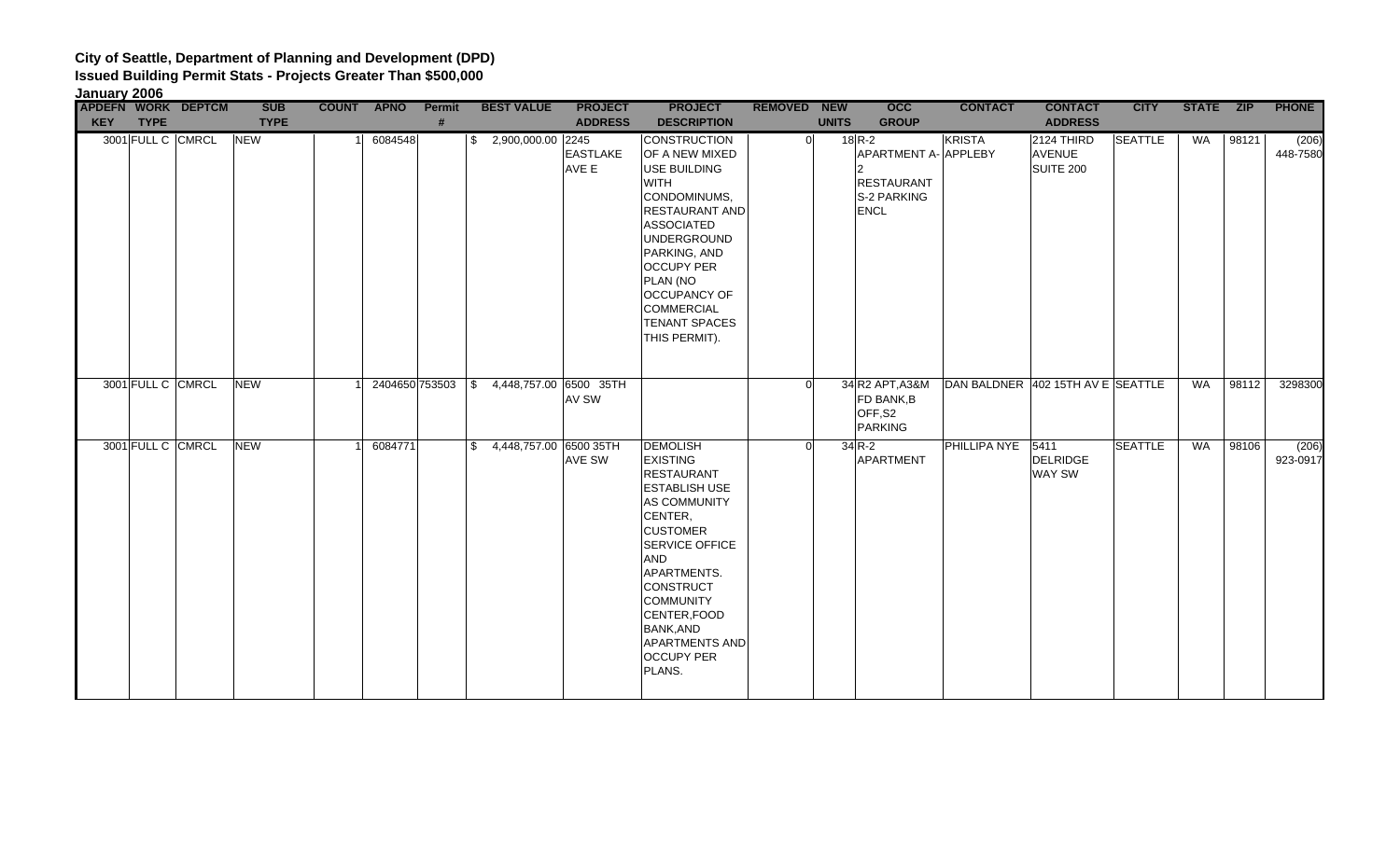|            | January 2006       |             |            |         |        |                        |                        |                                                                                                                                                                                                                                                                                                                                                                                                                                                                             |                    |              |                                                                                                                      |                                 |                                                   |                |           |       |                   |
|------------|--------------------|-------------|------------|---------|--------|------------------------|------------------------|-----------------------------------------------------------------------------------------------------------------------------------------------------------------------------------------------------------------------------------------------------------------------------------------------------------------------------------------------------------------------------------------------------------------------------------------------------------------------------|--------------------|--------------|----------------------------------------------------------------------------------------------------------------------|---------------------------------|---------------------------------------------------|----------------|-----------|-------|-------------------|
|            | APDEFN WORK DEPTCM | <b>SUB</b>  | COUNT APNO |         | Permit | <b>BEST VALUE</b>      | <b>PROJECT</b>         | <b>PROJECT</b>                                                                                                                                                                                                                                                                                                                                                                                                                                                              | <b>REMOVED NEW</b> |              | occ                                                                                                                  | <b>CONTACT</b>                  | <b>CONTACT</b>                                    | <b>CITY</b>    | STATE ZIP |       | <b>PHONE</b>      |
| <b>KEY</b> | <b>TYPE</b>        | <b>TYPE</b> |            |         | #      |                        | <b>ADDRESS</b>         | <b>DESCRIPTION</b>                                                                                                                                                                                                                                                                                                                                                                                                                                                          |                    | <b>UNITS</b> | <b>GROUP</b>                                                                                                         |                                 | <b>ADDRESS</b>                                    |                |           |       |                   |
|            | 3001 FULL C CMRCL  | <b>NEW</b>  |            | 6084993 |        | \$ 9,484,690.00 400 NE | RAVENNA<br><b>BLVD</b> | <b>DEMOLISH</b><br><b>EXISTING BANK</b><br>WITH DRIVE-<br><b>THROUGH</b><br><b>BANKING AND</b><br><b>EXISTING</b><br>PARKING LOT.<br><b>CONSTRUCT NEW</b><br><b>MIXED USE</b><br>DEVELOPMENT<br><b>WITH</b><br><b>RESIDENTIAL</b><br><b>ABOVE A</b><br><b>COMMERCIAL</b><br><b>GROUND LEVEL</b><br>WITH DRIVE-<br><b>THROUGH</b><br><b>BANKING AND</b><br><b>LIVE WORK</b><br>CONSTRUCTED<br>PARKING TO BE<br><b>PROVIDED AT</b><br><b>GROUND LEVEL</b><br><b>AND BELOW</b> | $\Omega$           |              | 64S-2 OTHER                                                                                                          | <b>CURT PRYDE</b>               | 323 QUEEN<br><b>ANNE AVENUE</b><br>N SUITE 250    | <b>SEATTLE</b> | WA        | 98119 | (206)<br>216-3874 |
|            | 3001 FULL C CMRCL  | <b>NEW</b>  |            | 6083064 |        |                        | AVE N                  | GRADE<br>\$22,024,143.00 535 PONTIUS Phase III of III of<br>construction of a<br>mixed use building<br>structure above<br>grade portions and<br>architectural<br>completion, occupy<br>per plan. RELATED<br><b>PLANS</b><br>#2406957/750838,<br>phase 1 AND<br>#2406958/751373,<br>phase 2.                                                                                                                                                                                 | $\Omega$           |              | 193 S-2 PARKNG<br>ENCL R-2<br><b>OTHER LIVE</b><br>WORK UNIT R-<br>2 APT A-2<br><b>RESTAURANT</b><br><b>M RETAIL</b> | <b>DANIEL</b><br><b>SHIEDER</b> | 4010 LAKE WA KIRKLAND<br><b>BLVD SUITE</b><br>330 |                | <b>WA</b> | 98033 | (425)<br>739-7660 |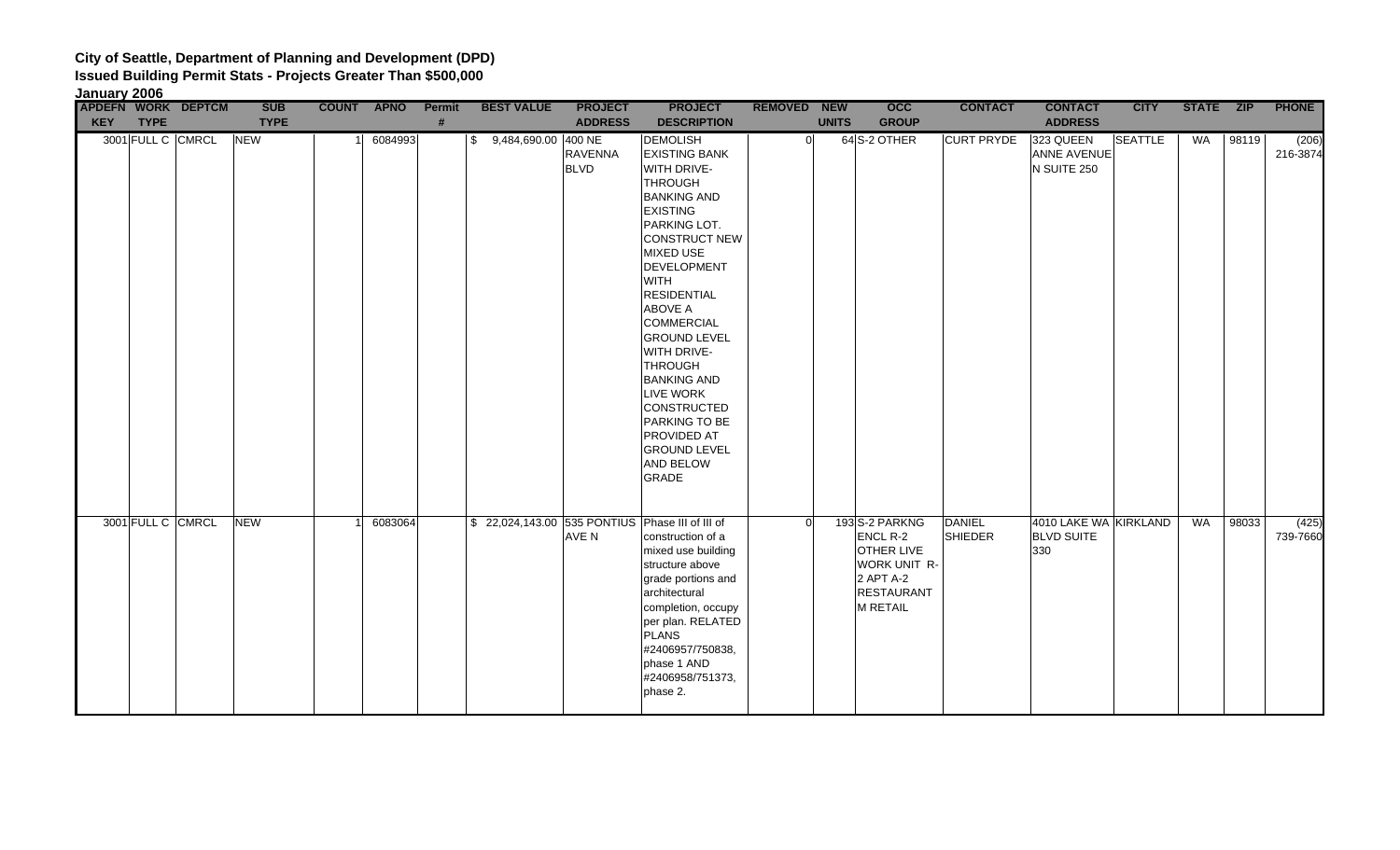| January 2006                |             |                           |             |            |         |        |                           |                                            |                                                                                                                                                                                                                                                                                        |                    |              |                                                                               |                               |                                         |                                |           |       |                   |
|-----------------------------|-------------|---------------------------|-------------|------------|---------|--------|---------------------------|--------------------------------------------|----------------------------------------------------------------------------------------------------------------------------------------------------------------------------------------------------------------------------------------------------------------------------------------|--------------------|--------------|-------------------------------------------------------------------------------|-------------------------------|-----------------------------------------|--------------------------------|-----------|-------|-------------------|
|                             |             | <b>APDEFN WORK DEPTCM</b> | <b>SUB</b>  | COUNT APNO |         | Permit | <b>BEST VALUE</b>         | <b>PROJECT</b>                             | <b>PROJECT</b>                                                                                                                                                                                                                                                                         | <b>REMOVED NEW</b> |              | $\overline{occ}$                                                              | <b>CONTACT</b>                | <b>CONTACT</b>                          | <b>CITY</b>                    | STATE ZIP |       | <b>PHONE</b>      |
| <b>KEY</b>                  | <b>TYPE</b> |                           | <b>TYPE</b> |            |         | #      |                           | <b>ADDRESS</b>                             | <b>DESCRIPTION</b>                                                                                                                                                                                                                                                                     |                    | <b>UNITS</b> | <b>GROUP</b>                                                                  |                               | <b>ADDRESS</b>                          |                                |           |       |                   |
|                             | 3001 FULL   | <b>CMRCL</b>              | NONE        |            | 6078460 |        | \$                        | 500,000.00 711 E DENNY CONDO<br><b>WAY</b> | <b>CONVERSION</b><br>FROM 27 UNITS<br>APARTMENTS;<br><b>INSTALL b/f</b><br><b>ENTRANCE RAMP,</b><br><b>ENTRY ROOF,</b><br><b>NEW SIDING TRIM,</b><br><b>NEW WINDOWS</b><br><b>COMPLYING WITH</b><br>EHB 1848 ALL PER<br><b>PLAN</b>                                                    |                    | $\Omega$     | $0R-2$<br>APARTMENT                                                           | <b>DEBORAH</b><br><b>HART</b> | <b>1345 GULF</b><br>ROAD                | <b>POINT</b><br><b>ROBERTS</b> | WA        | 98281 | (206)<br>387-5033 |
| <b>INSTITUTION BUILDING</b> |             |                           |             |            |         |        |                           |                                            |                                                                                                                                                                                                                                                                                        |                    |              |                                                                               |                               |                                         |                                |           |       |                   |
|                             | 3001 FULL   | <b>INST</b>               | ADD/ALT     |            | 6079737 |        | \$<br>500,000.00 1810 NW  | 65TH ST                                    | Remove & replace<br>windows on the<br>East, South, & West<br>elevations of<br>existing school per<br>plan.                                                                                                                                                                             |                    | $\Omega$     | 0 E CLASSROOM GENE                                                            | <b>TOMPKINS</b>               | 920 N 34TH<br>STREET #123               | <b>SEATTLE</b>                 | WA        | 98103 | (206)<br>285-7700 |
|                             | 3001 FULL   | <b>INST</b>               | ADD/ALT     |            | 6083669 |        | \$ 1,600,000.00 4000 15TH | AVE NE                                     | upgrades of<br>elevators #95, #96,<br>#97 & #98, removal<br>and replacement of<br>student bathroom<br>shower area at s<br>tower Floors 1 thru<br>8), painting student<br>bathroom ceilings at<br>S tower, installation<br>of vinyl in student<br>corridors at S<br>tower(TI) per plan. |                    | <sup>o</sup> | 0 A-2 OTHER R-2 JENNIFER<br>DORMITORY B HAWKINS<br>OFFICE S-2<br>PARKING ENCL |                               | 1201 ALASKAN SEATTLE<br><b>WAY #200</b> |                                | WA        | 98101 | (206)<br>971-3401 |
| <b>MULTIFAMILY BUILDING</b> |             |                           |             |            |         |        |                           |                                            |                                                                                                                                                                                                                                                                                        |                    |              |                                                                               |                               |                                         |                                |           |       |                   |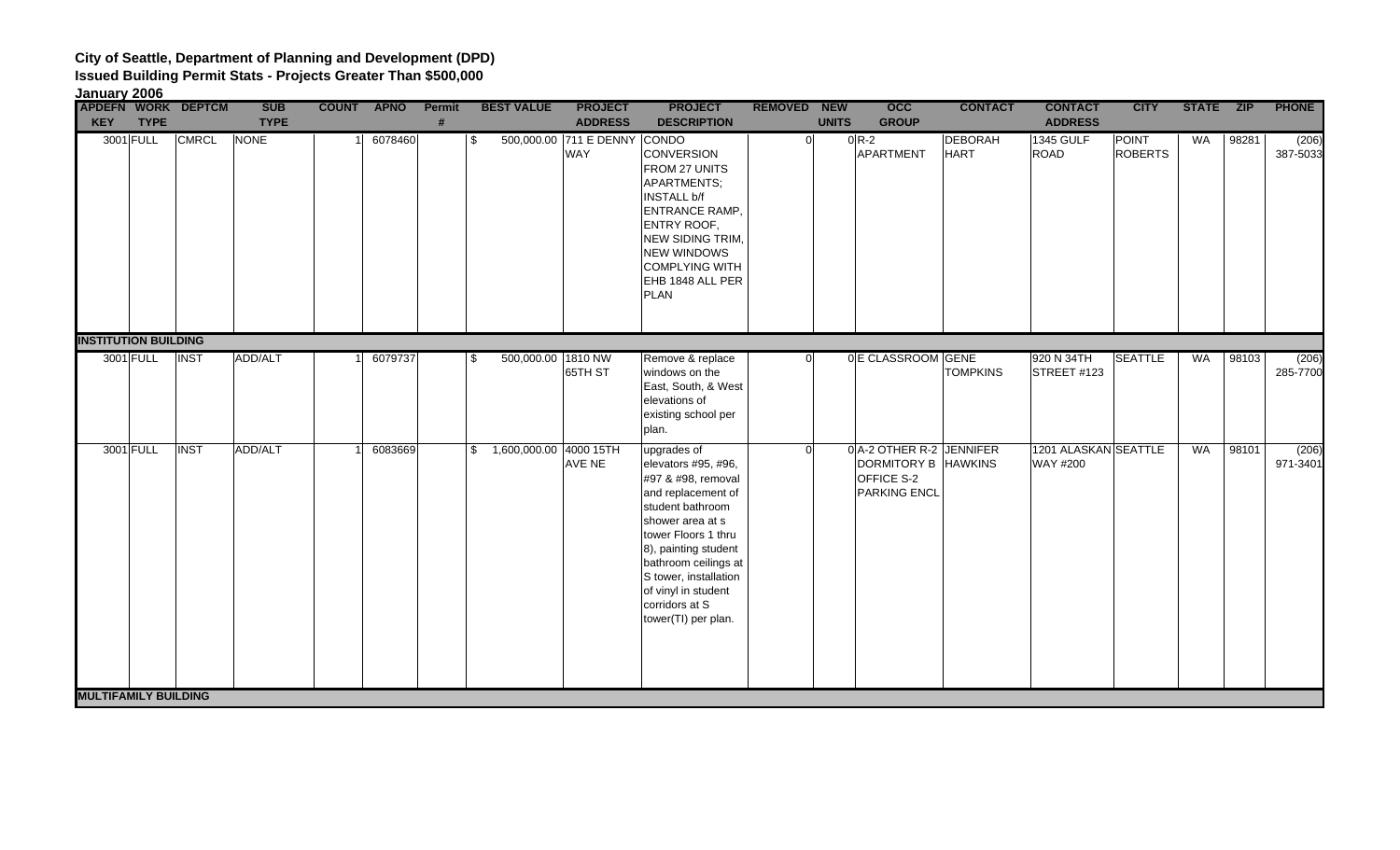### **City of Seattle, Department of Planning and Development (DPD) Issued Building Permit Stats - Projects Greater Than \$500,000**

| <b>PHONE</b><br><b>APDEFN WORK DEPTCM</b><br><b>SUB</b><br><b>PROJECT</b><br><b>PROJECT</b><br>occ<br><b>CONTACT</b><br><b>CONTACT</b><br><b>STATE</b><br><b>COUNT</b><br><b>APNO</b><br>Permit<br><b>BEST VALUE</b><br><b>REMOVED</b><br><b>NEW</b><br><b>CITY</b><br><b>ZIP</b><br><b>KEY</b><br><b>TYPE</b><br><b>TYPE</b><br><b>ADDRESS</b><br><b>DESCRIPTION</b><br><b>GROUP</b><br><b>UNITS</b><br><b>ADDRESS</b><br>#<br>3001 FULL<br>MF<br>ADD/ALT<br>512,371.00 2200<br>$0R-2$<br><b>LAURA</b><br>425 PONTIUS<br>SEATTLE<br><b>WA</b><br>6063535<br>98109<br>\$<br>Initial tenant<br>$\overline{2}$<br><b>WESTLAKE</b><br>APARTMENT<br><b>GREENAMYER AVE N SUITE</b><br>improvement to<br><b>AVE</b><br>200<br>combine 3 units<br>(1700, 1701, &<br>1702) on the top<br>floor of the North<br>tower per plan.<br>3001 FULL<br><b>MF</b><br>ADD/ALT<br>6070483<br>850,000.00 1338 ALKI<br><b>RALPH ALLEN</b><br>7310 15TH AV SEATTLE<br>98117<br>Structural repairs<br>$0 R-2$<br><b>WA</b><br>\$.<br>$\Omega$<br><b>APARTMENT S-</b><br>AVE SW<br>and envelope<br><b>NW</b><br>2 PARKING<br>renovation existing<br>Apartment to comply<br><b>ENCL</b><br>with House Bill 1848<br>per plan.<br><b>MF</b><br>6077657<br><b>SEATTLE</b><br>3001 FULL<br>ADD/ALT<br>$$1,018,000.00$ 610<br>Renovations to 81<br>$0R-2$<br>JUDY<br>1011<br><b>WA</b><br>98104<br>$\Omega$<br><b>HARVARD</b><br>APARTMENT<br><b>WESTERN</b><br>units and common<br>PETERSON<br>AVE E<br>AVE, SUITE<br>area of 8-story<br>Seattle Housing<br>706<br>Authority apartment<br>building (Harvard<br>Court), per plan.<br><b>HEATHER</b><br>3001 FULL C MF<br><b>NEW</b><br>2503672753477 \$<br>765,867.00 4400 28TH<br>$5R-3$<br>7525 SE 24TH MERCER<br>98040<br><b>WA</b><br>$\Omega$<br>AV <sub>S</sub><br><b>TOWNHOUSE</b><br><b>RIDER</b><br>ST #650<br><b>ISLAND</b><br>4,547,333.00 1400 1ST AV<br><b>NEW</b><br><b>MARTY</b><br>1700<br><b>SEATTLE</b><br><b>WA</b><br>98109<br>3001 FULL C MF<br>2006388 753457<br>$20$ <sub>R-1</sub><br>\$<br>APARTMENT, S-NELSON<br><b>WESTLAKE AV</b><br>W<br>3 GARAGE<br>N #700<br>(SBC 311.2.2.1)<br>3001 FULL C MF<br>54 S-2 PARK.<br><b>BRANDON</b><br>4302 SW<br><b>SEATTLE</b><br><b>NEW</b><br>2503115 753447<br>5,767,000.00 1611 8TH AV<br><b>WA</b><br>98116<br>\$<br>GARAGE, R-2<br>NICHOLSON<br><b>ALASKA ST</b><br>N<br>APMTS, R-2/M<br>LIVE-WORK<br><b>SINGLE FAMILY DUPLEX</b> | January 2006 |  |  |  |  |  |  |  |  |                   |
|-------------------------------------------------------------------------------------------------------------------------------------------------------------------------------------------------------------------------------------------------------------------------------------------------------------------------------------------------------------------------------------------------------------------------------------------------------------------------------------------------------------------------------------------------------------------------------------------------------------------------------------------------------------------------------------------------------------------------------------------------------------------------------------------------------------------------------------------------------------------------------------------------------------------------------------------------------------------------------------------------------------------------------------------------------------------------------------------------------------------------------------------------------------------------------------------------------------------------------------------------------------------------------------------------------------------------------------------------------------------------------------------------------------------------------------------------------------------------------------------------------------------------------------------------------------------------------------------------------------------------------------------------------------------------------------------------------------------------------------------------------------------------------------------------------------------------------------------------------------------------------------------------------------------------------------------------------------------------------------------------------------------------------------------------------------------------------------------------------------------------------------------------------------------------------------------------------------------------------------------------------------------------------------------------------------------------------------------------------------------------------------------------------------------------|--------------|--|--|--|--|--|--|--|--|-------------------|
|                                                                                                                                                                                                                                                                                                                                                                                                                                                                                                                                                                                                                                                                                                                                                                                                                                                                                                                                                                                                                                                                                                                                                                                                                                                                                                                                                                                                                                                                                                                                                                                                                                                                                                                                                                                                                                                                                                                                                                                                                                                                                                                                                                                                                                                                                                                                                                                                                         |              |  |  |  |  |  |  |  |  |                   |
|                                                                                                                                                                                                                                                                                                                                                                                                                                                                                                                                                                                                                                                                                                                                                                                                                                                                                                                                                                                                                                                                                                                                                                                                                                                                                                                                                                                                                                                                                                                                                                                                                                                                                                                                                                                                                                                                                                                                                                                                                                                                                                                                                                                                                                                                                                                                                                                                                         |              |  |  |  |  |  |  |  |  | (206)<br>344-5700 |
|                                                                                                                                                                                                                                                                                                                                                                                                                                                                                                                                                                                                                                                                                                                                                                                                                                                                                                                                                                                                                                                                                                                                                                                                                                                                                                                                                                                                                                                                                                                                                                                                                                                                                                                                                                                                                                                                                                                                                                                                                                                                                                                                                                                                                                                                                                                                                                                                                         |              |  |  |  |  |  |  |  |  | (206)<br>399-9467 |
|                                                                                                                                                                                                                                                                                                                                                                                                                                                                                                                                                                                                                                                                                                                                                                                                                                                                                                                                                                                                                                                                                                                                                                                                                                                                                                                                                                                                                                                                                                                                                                                                                                                                                                                                                                                                                                                                                                                                                                                                                                                                                                                                                                                                                                                                                                                                                                                                                         |              |  |  |  |  |  |  |  |  | (206)<br>587-0473 |
|                                                                                                                                                                                                                                                                                                                                                                                                                                                                                                                                                                                                                                                                                                                                                                                                                                                                                                                                                                                                                                                                                                                                                                                                                                                                                                                                                                                                                                                                                                                                                                                                                                                                                                                                                                                                                                                                                                                                                                                                                                                                                                                                                                                                                                                                                                                                                                                                                         |              |  |  |  |  |  |  |  |  | 3574800           |
|                                                                                                                                                                                                                                                                                                                                                                                                                                                                                                                                                                                                                                                                                                                                                                                                                                                                                                                                                                                                                                                                                                                                                                                                                                                                                                                                                                                                                                                                                                                                                                                                                                                                                                                                                                                                                                                                                                                                                                                                                                                                                                                                                                                                                                                                                                                                                                                                                         |              |  |  |  |  |  |  |  |  | 6692446           |
|                                                                                                                                                                                                                                                                                                                                                                                                                                                                                                                                                                                                                                                                                                                                                                                                                                                                                                                                                                                                                                                                                                                                                                                                                                                                                                                                                                                                                                                                                                                                                                                                                                                                                                                                                                                                                                                                                                                                                                                                                                                                                                                                                                                                                                                                                                                                                                                                                         |              |  |  |  |  |  |  |  |  | 9331150           |